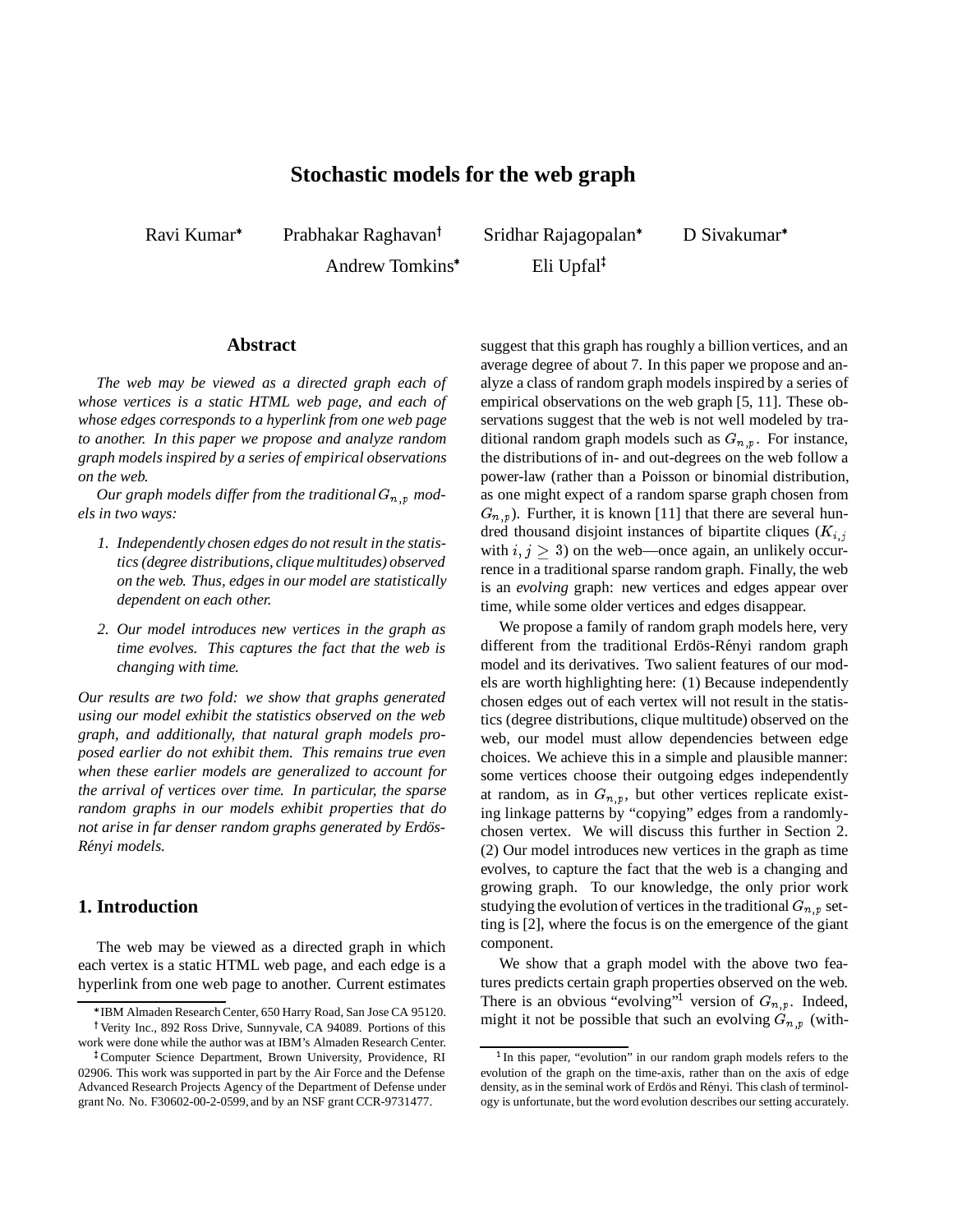out dependencies between the edges) could give rise to the statistical phenomena observed in the web? We show that this is not the case: while an evolving  $G_{n,p}$  model behaves very differently from the traditional  $G_{n,p}$ , the difference is not acute enough to give rise to some of the phenomena observed on the web.

**Related work.** Kumar *et. al.* [11] describe methods for enumerating subgraphs of the web in the context of discovering web communities. From a graph-theoretic standpoint, a central finding in this work is the existence of a surprising number of edge-induced complete bipartite graphs in the web. The authors also observe the *power-law* distribution of in- and out-degrees in the web graph: the probability that the in-degree of a random vertex is  $i$  is distributed by the power-law,  $Pr_u$  [in-degree(u) = i]  $\sim 1/i^{\beta}$ , for  $\beta \approx 2.1$ . These observations are based on a web crawl from 1997. Other authors [1, 5] verify these degree distributions in more recent web crawls. Interestingly, the powerlaw exponent in the later experiments is the same as that from the earlier work, suggesting that it may be a fairly stable property of the web graph.

Perhaps the first rigorous effort to define and analyze a model for power-law distributions is due to Herbert Simon [15]. Power-law distributions have been observed for citations in the academic literature, an observation originally due to Lotka [14]. Gilbert [9] presents a probabilistic model supporting Lotka's law. His model is similar in spirit to ours, though different in details and application. The field of bibliometrics [6, 8] is concerned with citation analysis; some of these insights have been applied to the web as well [13].

The "copying" models analyzed in this paper were first introduced by Kleinberg *et. al.*[10]. Motivated by observations of power-laws for degrees on the graph of telephone calls, Aiello, Chung, and Lu [3] propose a model for "massive graphs" (henceforth the "ACL model"), which is very different from ours in three key respects:

- The ACL model ensures the power-law for degrees by first fixing the degrees of (the appropriate number of) vertices to fit the distribution, then randomly introducing edges into the resulting "ports" at each vertex. Thus, the power-law for degrees is an intrinsic feature of the model, rather than an emergent feature of a stochastic process.
- The ACL model was developed to capture characteristics of large-scale call graphs, while ours was developed to capture the nature of the web; thus, their models do not explain the abundance of bipartite cliques observed in the web graph, whereas ours do. See Section 4 for details.

 With vertex degrees being prescribed before any edges are introduced, it is not clear how their model should be adapted to capture the notion of an evolving graph.

## **Motivations for modeling the web graph.**

- 1. Many problems we wish to solve on the web (such as the subgraph enumeration problems of [12]) are computationally difficult for general graphs. Nevertheless, a suitable model of the web can help us design and analyze algorithms that work well in practice. They could also be simulated under the model to determine their scalability and performance.
- 2. The model can suggest unexpected properties of today's web that we can then verify and exploit.

**Results and organization.** In Section 2, we propose our new models that incorporate evolving graphs in which edges are introduced by stochastic copying. We study two variants of these evolving copying models: *linear growth*, in which the graph grows by some absolute amount (i.e., one vertex) at each timestep, and *exponential growth*, in which the graph grows by an amount that depends on its current size (e.g., twice) at each timestep. We also introduce the *evolving uniform*model, in which the graph evolves over time, but edge destinations are chosen independently at random (loosely referred to above as "evolving  $G_{n,p}$ ").

In Section 3 we study the degree distributions in each of these models. Whereas the copying-based models gives rise to power-law distributions, we show that the evolving uniform model has a much flatter degree distribution.

Next, in Section 4, we study the number of bipartite cliques in each of these models, as well as in the ACL model [3]. Bipartite cliques are an interesting class of subgraphs on the web since they capture the notion of "communities" [11]. We show that whereas evolving copying models give rise to large numbers of bipartite cliques (as observed in the web graph), the number of such cliques in the evolving uniform and ACL models is likely to be small. We conclude (Section 5) with a number of directions for further work on modeling and analyzing evolving graphs with and without copying.

## **2. Random graph models**

In this section we give terminology and describe the random graph models we will study. Let  $G = \langle V, E \rangle$  denote a directed graph with vertex set  $V$  and edge set  $E$ . For a directed edge (u; v), <sup>u</sup> is called the *tail* and <sup>v</sup> the *head* of the edge. For a vertex  $u$ , the edges for which  $u$  is the tail (head) are called out-links (in-links) of  $u$ . In-degree and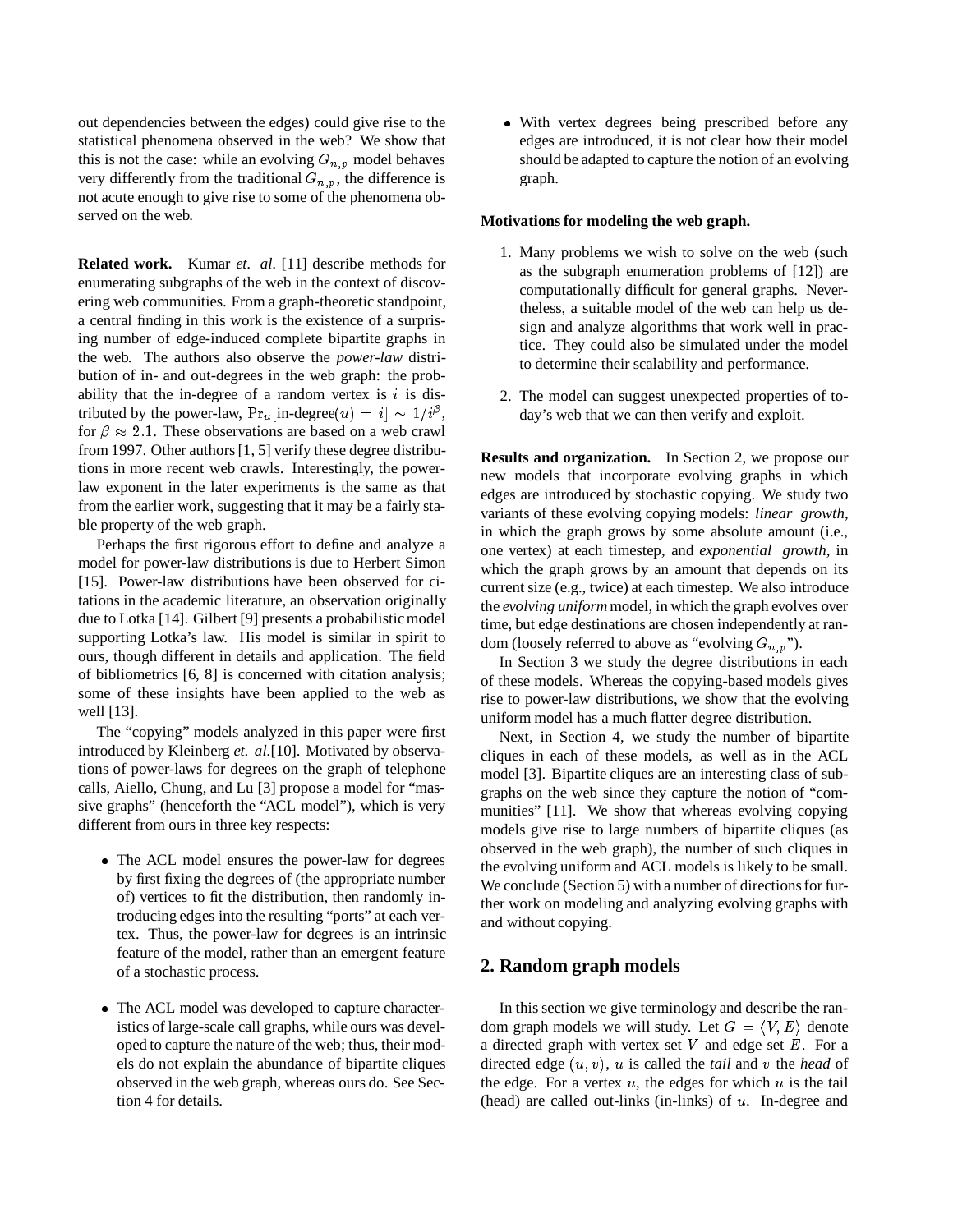out-degree of a vertex are denoted  $I_u$  and  $O_u$  respectively. The degree of a vertex  $u$  in an undirected graph is denoted  $d_u$ .

In all our models, we assume the average vertex degree is a constant. This is in light of our focus on the web graph, where we find that despite small average degree, one encounters structures that only arise in far denser graphs in the Erdös-Rényi style of random graphs. For a finite set  $X$ , let  $x \in_R X$  denote a uniform random choice from X, and for a distribution D let  $x \sim D$  denote that x is chosen from the distribution D. Let  $[n] = \{1, \ldots, n\}.$ 

## **2.1. Evolving graph models**

In all of our evolving graph models, the directed graph evolves over discrete timesteps  $t = 1, 2, \ldots$  Let the vertices be numbered  $1, 2, \ldots$ , and let the graph at time t be  $G_t = \langle V_t, E_t \rangle$ . Two functions are required to describe the evolution of the graph in a model. The growth of vertices is captured by a (possibly random) function  $f_v(V_t, t)$  which returns an integer denoting the number of vertices to be added at time  $t + 1$ ; therefore  $|V_{t+1}| = |V_t| + f_v(V_t, t)$ . The growth of edges is more complicated and is described by a probabilistic edge process  $f_e(f_v, G_t, t)$ . This function returns the set of edges to be added at time  $t + 1$ ; therefore,  $E_{t+1} = E_t \cup f_e(f_v, G_t, t)$ . An evolving graph model is completely characterized by  $\langle f_v, f_e \rangle$ .

**Evolving copying models.** We consider two different models—*linear growth copying* and *exponential growth copying* models. We begin with an intuitive description of the two models in the context of the web. On the web, pages arrive over time, and page creators link to existing content. We must determine which existing content page creators will have access to in their decisions about which hyperlinks to add. If we assume that web pages are immediately available at creation to the entire browsing population then a page creator should be able to add an edge to any prior vertex. This is *linear growth*: at timestep <sup>t</sup>, a single vertex arrives and may link to any of the first  $t - 1$  vertices. It is reasonable however to assume that a page creator may not be aware of pages created in the last week or two (say). Since the web is currently growing exponentially, this means that a page creator will not see the most recent "epoch" of pages. This is *exponential growth*: at timestep <sup>t</sup> a new epoch of vertices arrives whose size is a constant fraction of the current graph. Each of these vertices may link only to vertices from previous epochs. We now present the formal definitions.

The linear growth copying model is parameterized by a *copy factor*  $\alpha \in (0, 1)$  and a constant out-degree  $d > 1$ . At each time step, one vertex u is added, so  $f_v(V_t, t)=1$ , and  $u$  is then given  $d$  out-links for some constant  $d$ . To generate

the out-links, we begin by choosing a "prototype" vertex  $p \in_R V_t$ . The *i*-th out-link of u is then chosen as follows. With probability  $\alpha$ , the destination is chosen uniformly at random from  $V_t$ , and with the remaining probability the outlink is taken to be the  $i$ -th out-link of  $p$ . Thus, the prototype is chosen once in advance. The <sup>d</sup> out-links are chosen by  $\alpha$ -biased independent coin flips, either randomly from  $V_t$ , or by copying the corresponding out-link of the prototype.

The intuition behind this model is the following. When an author decides to create a new web page, the author is likely to have some topic in mind. The choice of prototype represents the choice of topic—larger topics are more likely to be chosen. The Bernoulli copying events reflect the following intuition: a new viewpoint about the topic will probably link to many pages "within" the topic (i.e., pages already linked-to by existing resource lists about the topic), but will also probably introduce a new spin on the topic, linking to some new pages whose connection to the topic was previously unrecognized.

The exponential growth model is parameterized by a constant growth factor  $p > 0$ , the "self-loop" (integral) factor  $\gamma > 1$ , the "tail copy" factor  $\gamma' \in (0, 1)$ , and out-degree factor  $d > 0$ . In this model, degree sequences evolve as a branching process. Let  $f_v(V_t, t) \sim B(V_t, p)$ , the standard binomial distribution. This branching process has a nonzero extinction probability, but conditioning the process on the fact that it did not terminate, for large  $t$ ,  $V_t$  is well concentrated around its mean,  $(1+p)^t$ . To simplify the analysis we assume below (deterministically) that  $V_1 = 1$  and  $V_t = (1+p)^t$ . The expected number of edges generated in time  $t+1$  is  $(d+\gamma)pV_t$ . Each new vertex is generated with  $\gamma$ self-loop edges. The heads and tails of the remaining edges are chosen according to the following process. Let  $u \in V_t$ . For each edge directed to  $u$  at time  $t$ , we generate with probability  $dp/(d + \gamma)$  a new edge directed to u. Assuming that the expected number of edges at time t is  $(d + \gamma)V_t$ , the expected number of edges generated in this process is  $dpV_t$ . The tails of the new edges generated in this step are distributed as follows: (1) with probability  $1 - \gamma'$  a tail of a new edges is chosen uniformly at random from among the  $pV_t$  new vertices of this step and (2) with probability  $\gamma'$  the tail of the edge is chosen at random among the vertices created in previous steps, with the vertices chosen with probabilities proportional to their current out-degree. Therefore, together with the new self-loop edges the expected number of edges at time  $t + 1$  is  $(d + \gamma)V_{t+1}$ .

**Linear growth variants.** For purposes of comparison, we also introduce a linear growth analog of the standard  $G_{n,p}$  random graph model. Again,  $f_v(V_t, t)=1$ , and the vertex generated at time  $t$  has  $d$  out-links. The destination of each out-link is chosen uniformly from the existing vertices. In other words,  $f_e$  contains d out-links of the form  $(t + 1, x)$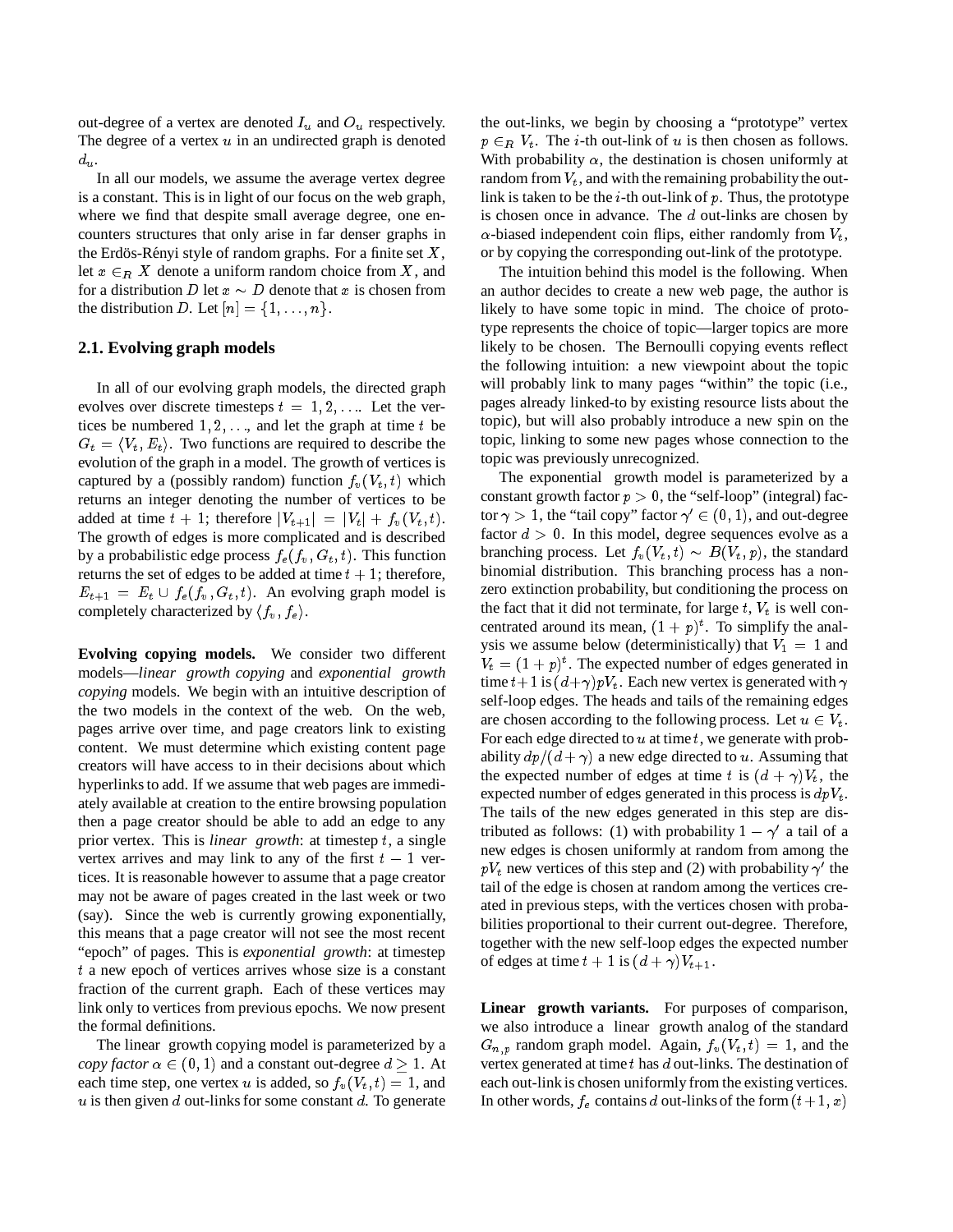for  $x \in_R V_t$ .

## **2.2. Static models**

For purposes of illustration, we describe some static models. All the graphs in this section are undirected.

**Uniform random graphs.** The most prevalent and wellstudied static random graph model is  $G_{n,p}$ , in which  $V =$ [n] and each possible edge  $(i, j)$  is present with probability <sup>p</sup>. See, for instance, [4].

The ACL model. Generally, given a fixed degree sequence, a family of random graph can be defined by choosing uniformly from all graphs with that degree sequence. Aiello, Chung and Lu [3] describe "power-law random graphs" in which the degree sequence is given by a power-law. The distribution of such graphs can be wellapproximated constructively as follows: first a degree sequence is obtained, which fixes the number of vertices and edges. Second, a set is constructed with as many copies of each vertex as its degree. Third, a random matching in this set is chosen. And finally, each edge in the matching between a copy of  $u$  and a copy of  $v$  is added to the original graph as an edge  $(u, v)$ .

## **2.3. Extensions to the models**

Our evolving models are by no means complete. They can be extended in several ways. First of all, the tails in our models were either static, chosen uniformly from the new vertices, or chosen from the existing vertices proportional to their out-degrees. This process could be made more sophisticated to account for the observed deviations of the out-degree distribution from the power-law distribution [5]. Similarly, the models can be extended to include *death processes*, which cause vertices and edges to disappear as time evolves. A number of other extensions are possible, but we seek to determine the properties of this simple model, in order to understand which extensions are necessary to capture the complexity of the web.

## **3. Degree distributions**

Let  $N_{t,k}$  denote the number of vertices u such that  $I_u(t) = k$ . In this section we obtain the in-degree distributions in various graph models. The expected in-degree distributions in the case of evolving models follow a powerlaw—the probability that a random vertex has in-degree  $i$ is roughly poly<sup> $-1(i)$ </sup>. Specifically, in the linear case, we show that  $E[N_{t,k}] = tk^{-(2-\alpha)/(1-\alpha)}$  and after T steps,  $N_{t,k}$  is sharply concentrated about its mean for t up to about

 $\ln T$ . In the exponential case, we show concentration about the mean  $E[N_{t,k}]= O(tk^{\log_\mu(1+p)})$  for  $t \leq T^{O(1)}$  and  $\mu = 1 + pd/(d + \gamma)$ . In contrast, for the evolving uniform model, we show  $E[N_{t,k}]= O(t \exp(-k/d))$ , i.e., exponentially small tails.

### **3.1. Evolving copying model: The linear case**

For simplicity of exposition, we present the case  $d = 1$ . Note that this is without any loss in generality, since the linear growth process where out-degree  $= d$  can be factored into two probabilistic processes—one for *which* vertex a new vertex decides to copy from, and one for *how many* links it copies from that vertex. The first choice (namely, which vertex to copy from) induces a graph that has the same distribution as a graph in the linear growth model with  $d = 1$ . This is important for clique analyses.

We first present the analysis for  $i = 0$ , and build upon it to derive the distributions of  $N_{t,i}$  for  $i > 0$ . Our approach is to study the sequence of random variables  $E[N_{t,0} | N_{t-k,0}]$ for  $0 \leq t - k \leq t$ , which forms a martingale. Clearly,  $E[N_{t,0}$   $\overline{\phantom{B}}] = E[E[N_{t,0}]] = E[N_{t,0} \mid N_{1,0}].$  The random variable  $N_{t,0}$  has the following distribution, which follows directly from the linear growth model:

$$
N_{t,0} = \left\{ \begin{array}{ll} N_{t-1,0} &\text{w.p. }\alpha N_{t-1,0}/(t-1) \\ N_{t-1,0}+1 &\text{w.p. } 1-\alpha N_{t-1,0}/(t-1) \end{array} \right.
$$

**Lemma 1** Let  $S_{0,0} = 1$ , and for  $k > 0$ , let  $S_{k,0} =$  $S_{k-1,0}(1-\alpha/(t-k))$ *. Then for every*  $t \geq 1$  and  $0 \leq k \leq t$ *,* 

$$
E[N_{t,0}\mid N_{t-k,0}]=N_{t-k,0}S_{k,0}+\sum_{j=0}^{k-1}S_{j,0}.
$$

Proof: Omitted.  $\square$ 

Next, we establish bounded differences for the martingale  $E[N_{t,0} \mid N_{t-k,0}].$ 

**Lemma 2** *For every*  $t \geq 1$  *and every*  $k < t$ *,* 

$$
\big| E[N_{t_{\cdot}0}\mid N_{t-k_{\cdot}0}]-E[N_{t_{\cdot}0}\mid N_{t-(k+1)_\cdot 0}]\big|\leq 2.
$$

Proof: Omitted.  $\Box$ 

Before stating the tail bound by applying Azuma's inequality, we pause to compute the expected value of  $N_{t,0}$ .

#### **Lemma 3**

$$
\frac{t+\alpha}{1+\alpha}-\alpha^2\ln t\leq E[N_{t, \, 0}]\leq \frac{t+\alpha}{1+\alpha}
$$

Proof: Note that  $E[N_{t,0}]= E[E[N_{t,0} \mid N_{t-k,0}]]$  =  $E[N_{t,0} \mid N_{1,0}].$  By Lemma 1, this equals  $\sum_{j=0}^{t-1} S_{j,0}$ . We bound this sum by first expressing it as the value of a recurrence, which turns out to be easier to bound sharply. Define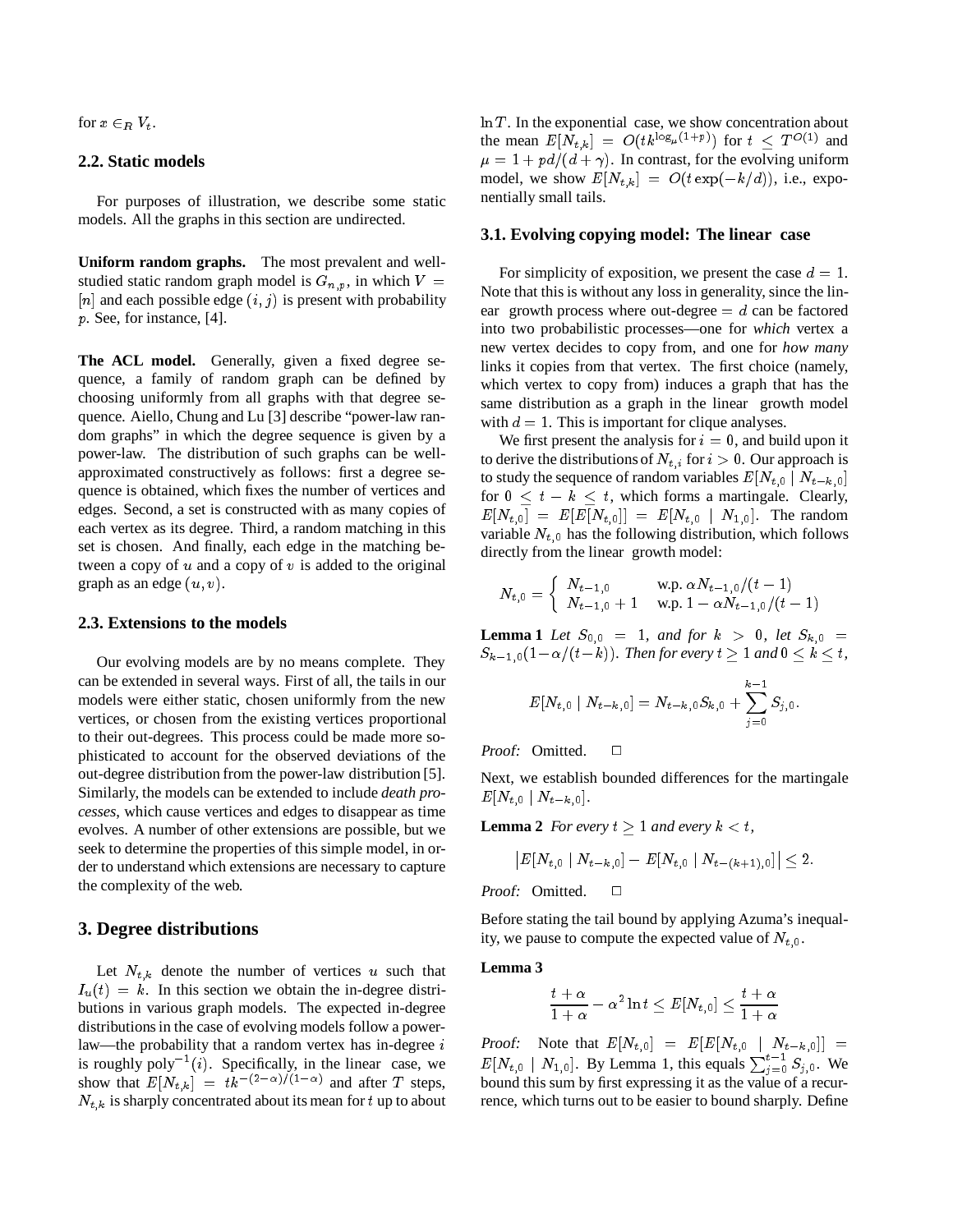the quantity  $Q_t = 0$ , and for  $k < t$ , let  $Q_k = (1 - \alpha/k)(1 +$  $Q_{k+1}$ ). By unwinding the two definitions, it is easy to see that  $\sum_{i=0}^{t-1} S_{j,0} = 1 + Q_1$ . The lemma follows from the following two claims, whose proofs are omitted: (i) (Upper bound for  $Q_k$ ) For every  $k \le t$ ,  $Q_k \le (t - k)/(1 + \alpha)$ ; in particular,  $Q_1 \le (t - 1)/(1 + \alpha)$ . and (ii) (Lower bound for  $Q_k$ )  $Q_1 \geq (t-1)/(1+\alpha) - \alpha^2 \ln t$ .

We summarize the consequences of Lemmas 2 and 3, together with the Azuma inequality in the following theorem.

**Theorem 4** *For any*  $t > 0$ *,* 

$$
\frac{t+\alpha}{1+\alpha}-\alpha^2\ln t\leq E[N_{t,0}]\leq \frac{t+\alpha}{1+\alpha}
$$

*and for all*  $\ell > 0$ *,* 

 $\Pr[|N_{t\_0} - E[N_{t\_0}]| > \ell] < e^{-\ell^{-}/4t}$  .

**Corollary 5**  $P_0 \triangleq \lim_{t \to \infty} E[N_{t,0}/t]=1/(1+\alpha)$ .

We now turn to the more general quantity  $N_{t,i}$  for  $i > 0$ . The goal is to show that for a sufficiently large integer T, after T steps, all the quantities  $N_{T,0}, N_{T,1}, \ldots, N_{T,i}$ are sharply concentrated about their respective values  $P_0, P_1, \ldots, P_i$ , for i up to about ln T. The strategy here is as follows: for each t, we will study the martingale  $E[N_{t,i}]$  $N_{k,i}$ ,  $N_{k,i-1}$  for  $k < t$  and where  $N_{k,i-1}$  is a shorthand for the list  $N_{0,i-1}, N_{1,i-1}, \ldots, N_{t,i-1}$ . The sequence  $E[N_{t,i}]$  $[N_{0,i}], E[N_{t,i} \mid N_{1,i}], E[N_{t,i} \mid N_{2,i}], \dots, E[N_{t,i} \mid N_{t-1,i}]$ is not a martingale in itself; however, conditioned on the values for the random variables  $N_{0,i-1}$ ,  $N_{1,i-1}$ ,  $\ldots$ ,  $N_{t-1,i-1}$ , this sequence forms a martingale, which is our object of study. We first derive an expression for the quantity  $E[N_{t,i}]$  $N_{1,i}$ ,  $N_{*,i-1}$  in terms of the values of the random variables  $N_{*,i-1}$ . Then we will inductively assume that  $N_{s,i-1}/s$  is bounded by  $P_{i-1} \pm T^{-a(i-1)}$  for all  $s \geq T^{1-b(i-1)}$  and for suitable decreasing functions  $a$  and  $b$ . The basis for this induction is provided by Theorem 4. Using the inductive assumption, we first show that  $(1/t)E[N_{t,i} \mid N_{1,i}, N_{i,i-1}]$ is  $P_i \pm T^{-a(i)}$  for all  $t \geq T^{1-b(i)}$ . Then by applying the Azuma inequality, we prove that all the  $N_{t,i}$ 's, for  $t \geq T^{1-b(i)}$ , are sharply concentrated about their mean values with small error probability, thus completing the inductive step. The error probability for each  $N_{t,i}$  will be at most  $T^{-\ln T}$ , so summing over all  $t < T$  and all  $i < T$  still gives a negligible total error probability.

We begin by stating the stochastic recurrence for  $N_{t,i}$  for  $i > 0$ :

$$
N_{t,i} = \begin{cases} N_{t-1,i} - 1 & \text{w.p.} \ \frac{\alpha N_{t-1,i} + (1-\alpha)iN_{t-1,i}}{t-1} \\ N_{t-1,i} + 1 & \text{w.p.} \ \frac{\alpha N_{t-1,i-1} + (1-\alpha)(i-1)N_{t-1,i-1}}{t-1} \\ N_{t-1,i} & \text{otherwise} \end{cases}
$$

Using techniques similar to the proof of Lemma 1 and Lemma 2 we obtain:

**Lemma 6** *For*  $i \geq 1$  *and integers*  $t$  *and*  $k < t$ *, define*  $F_{k,i-1} = N_{t-k,i-1}/(t-k)(\alpha{+(1{-}\alpha)}(i{-}1)).$  Let  $S_{0,i} = 1$ *and for*  $k \geq 1$ , let  $S_{k,i} = S_{k-1,i} \left( 1 - \frac{\alpha}{t-k} - \frac{(1-\alpha)i}{t-k} \right)$ . *Then,*

$$
E[N_{t,i} \mid N_{t-k,i}, N_{t-k,i-1}, N_{t-(k-1),i-1}, \ldots, N_{t-1,i-1}]
$$
  
= 
$$
N_{t-k,i}S_{k,i} + \sum_{j=0}^{k-1} S_{j,i}F_{j+1,i-1}.
$$

**Lemma 7** *For*  $i \geq 1$  *and for every*  $t \geq 1$  *and every*  $k < t$ *,* 

$$
\big|E[N_{t,i} \mid N_{t-k,i}, N_{*,i-1}]-E[N_{t,i} \mid N_{t-(k+1),i}, N_{*,i-1}]\big| \leq 2.
$$

We now proceed to compute the expected values of  $N_{t,i}$ . While the goal is to give an analogue of Lemma 3, we now need to condition on the event that the random variables  $N_{*,i-1}$  take values close to their expectation. As we proceed from  $i - 1$  to i, we lose a bit both in the accuracy (i.e., the sharpness of the concentration around the mean) and the range of t's for which the concentration holds.

Let  $\theta_i \triangleq \alpha + (1 - \alpha)(i - 1)$  and  $\Delta_i \triangleq \alpha + (1 - \alpha)i$ .

As a first application of the lemma, we compute the limit of  $E[N_{t,i}] = E[E[N_{t,i} \mid N_{1,i}, N_{*,i-1}]] = E[E[N_{t,i} \mid$  $[N_{*,i-1}]$  (since  $N_{1,i}$  is the fixed value 0). Inductively, we will assume that  $\lim_{k\to\infty} E[N_{k,i-1}]/k = P_{i-1}$ ; the base case is  $P_0$ , which, from Corollary 5, equals  $1/(1+\alpha)$ . Now,  $\lim_{k\to\infty} E[E[N_{t,i} \,\,\mid\, N_{*,i-1}]] \ = \ \theta_i \, P_{i-1}(\lim_{k\to\infty} Q^1_1) \ =$  $\theta_i/(1 + \Delta_i)P_{i-1}$ . This, and some crude calculations show:

**Theorem 8** *For*  $r > 0$ *, the limit*  $P_r \triangleq \lim_{t \to \infty} N_{t,r}/t$  *exists, and satisfies*

$$
P_r = P_0 \Pi_{i=1}^r \frac{1+\alpha/(i(1-\alpha))}{1+2/(i(1-\alpha))}
$$

*and*

$$
P_r = \Theta\left(r^{-\frac{2-\alpha}{1-\alpha}}\right).
$$

We finally proceed to show sharp concentration for the values  $N_{t,i}$ . For convenience of exposition, let  $a(i)$  and  $b(i)$ be decreasing functions of i such that  $b(i) - b(i + 1) \ge$  $a(i + 1)$  (roughly,  $a(i) = b'(i)$ ); for definiteness, we take  $b(i) \approx 1/(\ln i)$  and  $a(i) \approx 1/(i(\ln i)^2)$ .

**Theorem 9** *For a sufficiently large integer T, after T steps in the linear growth model, with probability at least* <sup>1</sup>  $T^{-\Omega(\ln T)}$ , for every  $i > 0$ ,

$$
P_i - \frac{1}{T^{a(i)}} \leq \frac{N_{t,i}}{t} \leq P_i + \frac{1}{T^{a(i)}} \quad \text{for every } t > T^{1-b(i)}.
$$

*In particular (with the choices*  $b(i) \approx 1/(\ln i)$  *and*  $a(i) \approx$  $1/(i(\ln i)^2)$ , after T steps, with overwhelming probability,  $N_{T,i}/T \in [P_i - \delta, P_i + \delta]$  *for some small constant*  $\delta > 0$ *and all*  $i < \ln T$ *.*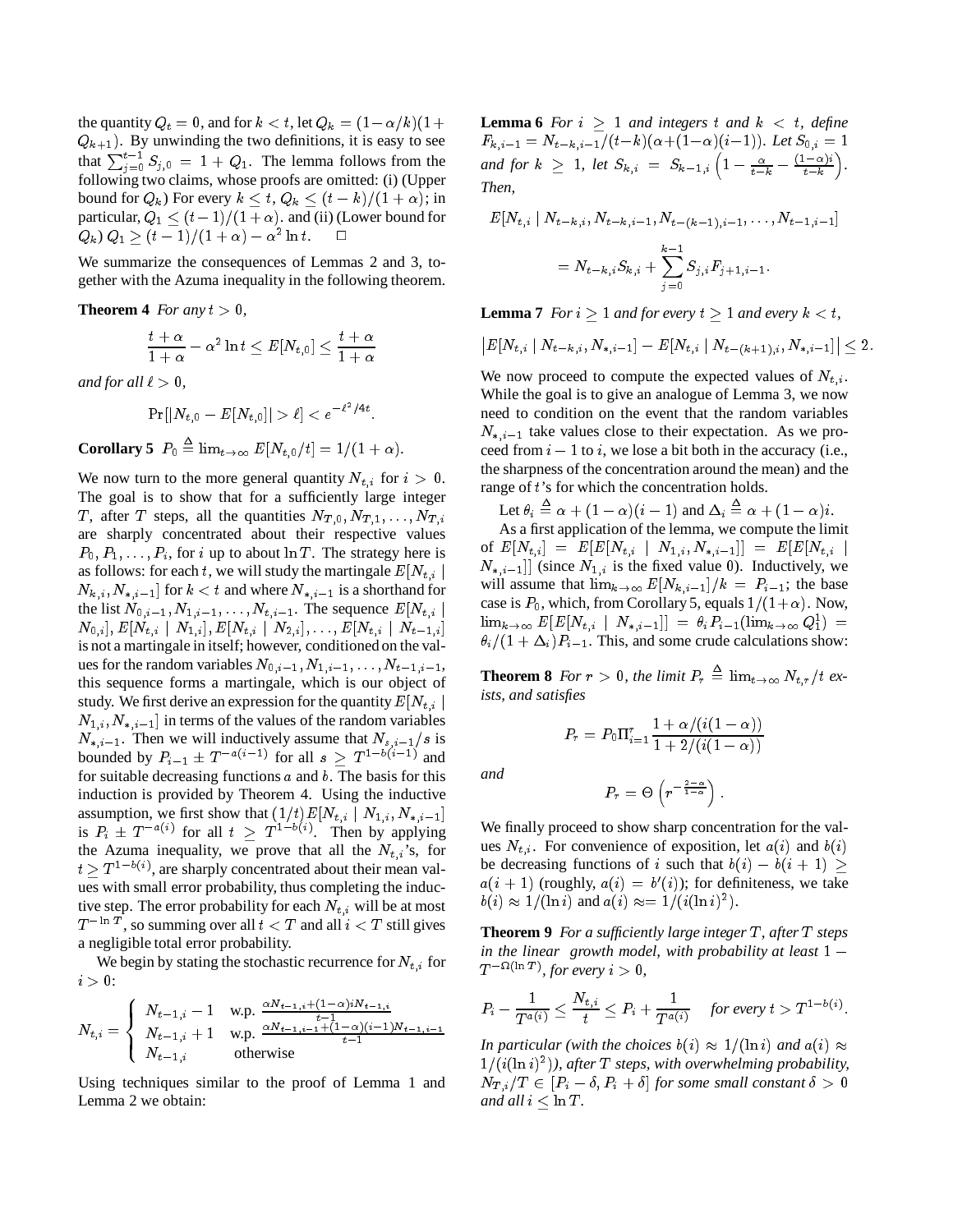Proof: The proof proceeds in stages. We inductively assume that the statement of the theorem holds for  $i - 1$ , and show that for every  $t > T^{1-b(i)}$ , the average value of the martingale  $E[N_{t,i} \mid N_{*,i}, N_{*,i-1}]$ , conditioned on the values of  $N_{i,i-1}$  being in the "right range," is bounded by  $P_i \pm T^{-a(i)}$ . Then, by applying the bounded differences property for these martingales (from Lemma 7), we obtain the sharp concentration result; this implies that for every  $t > T^{1-b(i)}$ , every one of the values  $N_{t,i}$  will be in the "right range," which allows induction to continue.

Thus, let  $i > 0$ , and assume that the statement of the theorem holds for  $i - 1$ . Now,

$$
\begin{array}{lcl} & E[N_{t,i} \mid N_{1,i}, N_{*,i-1}] & \mathrm{st} \\ & \leq & \theta_i Q_1^1 (P_{i-1} + T^{-a(i-1)}) + \theta_i (Q_1^1 - Q_1^{T^{1-b(i-1)}}) \\ & \leq & \theta_i \left( \frac{t}{1 + \Delta_i} \right) (P_{i-1} + T^{-a(i-1)}) + \theta_i \left( \frac{T^{1-b(i-1)}}{1 + \Delta_i} \right) \, . \\ & & \mathrm{T} \end{array}
$$

Thus,

 $\left( 1/t)E[N_{t,i} \;\;\mid\; N_{1,i}, N_{*,i-1}]\;\leq\; P_i \,+\, \tfrac{\theta\,i}{1+\Delta_i}(T^{-a(i-1)} \;+\;$  $T^{1-b(i-1)}/t$ . It suffices, therefore, to show that the "error term"  $(\theta_i/(1 + \Delta_i))(T^{-a(i-1)} + (1/t)T^{1-b(i-1)})$  is at most  $T^{-\alpha(i)}$  for  $t \geq T^{1-b(i)}$ . Following a little manipulation (and assuming that  $T^{a(i)} = o(T^{a(i-1)})$  and using the fact that  $\theta_i/(1 + \Delta_i) < 1$ ), this is equivalent to showing that  $T^{-(b(i-1)-b(i))} \leq T^{-a(i)}$ , which follows from the definition of a and b. The lower bound on  $(1/t)E[N_{t,i}]$  $N_{1,i}$ ,  $N_{*,i-1}$  is obtained very similarly, and using the same condition on  $a$  and  $b$ . The first part of the inductive step is now complete, namely we have shown bounds on the expectation of  $E[N_{t,i} | N_{1,i}, N_{t,i-1}]$  for all suitable t.

By a simple application of Azuma's inequality, using the bounded differences from Lemma 7, we see that the probability that any fixed  $N_{t,i}/t$ , for  $t>T^{1-b(i)}$ , deviates from  $P_i$  by more than  $T^{-a(i)}$  is at most  $T^{-\Omega(\ln T)}$ . Thus, summing over all  $t \leq T$  and  $i \leq T$ , the error probability is still of the same form. However, when  $i \approx \ln T$ , the bound  $T^{-a(i)}$  becomes a constant (with the choice  $a(i)$  =  $1/(i(\ln i)^2)$ , and the bounds fail to be interesting.  $\Box$ 

## **3.2. Evolving copying model: The exponential case**

We now analyze the degree distribution in the evolving exponential growth copying model. We show,

## **Theorem 10**

$$
\frac{D_1(t)}{k^{\frac{c}{c}}} \leq E[N_{t,k}] \leq \frac{D_2(t)}{k^{\frac{c}{c}}},
$$

where  $D_1(t)$  and  $D_2(t)$  are functions of t, p,  $\gamma$  and d but not  $k \cdot c$  *is a function of*  $p, \gamma$  *and d but not of t and*  $k \cdot d$ .

**Proof:** Fix a vertex u and consider  $I_u(t)$ , the in-degree of u at time t.  $I_u(t)$  can be viewed as a branching process that starts with  $\gamma$  vertices and has

$$
\mu = 1 + p \frac{d}{d + \gamma} \text{ and } \sigma^2 = p \frac{d}{d + \gamma} (1 - p \frac{d}{d + \gamma}) \le p \frac{d}{d + \gamma}.
$$

Let  $\mu^2 > 1 + p$ .

Then by simple calculations (see, for example, [7]),  $E[I_u(t)] = \gamma \mu^t$  and

$$
var[I_{u}(t)] = \frac{\gamma \sigma^{2} \mu^{t-1}(\mu^{t} - 1)}{\mu - 1} = \gamma \mu^{t-1}(\mu^{t} - 1).
$$

Let  $\ell = \log_u(k/\gamma)$ , and let  $i^*$  be the minimum integer i such that  $(1 - \epsilon)\mu^2 \ge 1$ , for some  $\epsilon$  such that  $\epsilon^2 \gamma \mu > 1$ . For  $i > i^*$ 

$$
\gamma\mu^{\ell+i}-k=\gamma(\mu^{\ell+i}-\mu^\ell)\geq \epsilon\gamma\mu^{\ell+i}.
$$

Thus, by Chebyshev inequality,

$$
\Pr[I_u(\ell+i) < k] \\
\leq \Pr\left[|I_u(\ell+i) - \mu^{\ell+i}| > \mu^{\ell+i} - k\right] \\
\leq \frac{\gamma \mu^{2(\ell+i)-1} - \gamma \mu^{\ell+i-1}}{\gamma^2 (\mu^{\ell+i}-k)^2} \leq \frac{\gamma \mu^{2(\ell+i)-1}}{\epsilon^2 \gamma^2 \mu^{2(\ell+i)}} = \delta < 1.
$$

 $E[N_{t,k}]$ 

$$
\geq \sum_{j=1}^{t-\ell-i^*} (1-\delta)(1+p)^j \geq (1-\epsilon_1) \frac{(1+p)^{t-\ell-i^*+1}}{2p}
$$
  
 
$$
\geq (1-\epsilon_1) \frac{(1+p)^{t-i^*+1}}{2p(1+p)^{\ell}} \geq \frac{D_1(t)}{(1+p)^{\ell}} = \frac{D_1(t)}{k^c},
$$

for  $c = \log_{\mu}(1 + p)$  and

$$
D_1(t) = \frac{1-\delta}{2p} \gamma^c (1+p)^{t-i^*+1}.
$$

Let  $j^* = \frac{1}{2} \log_{\mu} 2$ , then for  $j \geq j^*$ , -

$$
\begin{array}{lcl} \Pr[I_u(\ell-j) \geq \gamma k] & \leq & \frac{\gamma \mu^{2(\ell-j)-1}}{\gamma^2(\mu^\ell-\mu^{\ell-i})} \\ & \leq & \frac{1}{\gamma \mu(\mu^{2j}-1)} \leq \frac{2}{\gamma \mu^{2j+1}}. \end{array}
$$

 $E[N_{t,k}]$ 

$$
\leq \sum_{j=1}^{t-\ell+j} (1+p)^j + (1+p)^{t-\ell+j} \sum_{j=1}^{\ell-j} \frac{2(1+p)^j}{\gamma(\mu^{2j+1})}
$$
\n
$$
\leq \frac{1}{p}((1+p)^{t-\ell+j}+1-1) + (1+p)^{t-\ell+j} \sum_{j=1}^{\ell-j} \frac{2}{\gamma\mu}
$$
\n
$$
\leq \frac{(1+p)^{t+j^*+1}}{p(1+p)^{\ell}} + \frac{2t(1+p)^{t+j^*}}{\gamma\mu(1+p)^{\ell}} \leq \frac{D_2(t)}{k^c},
$$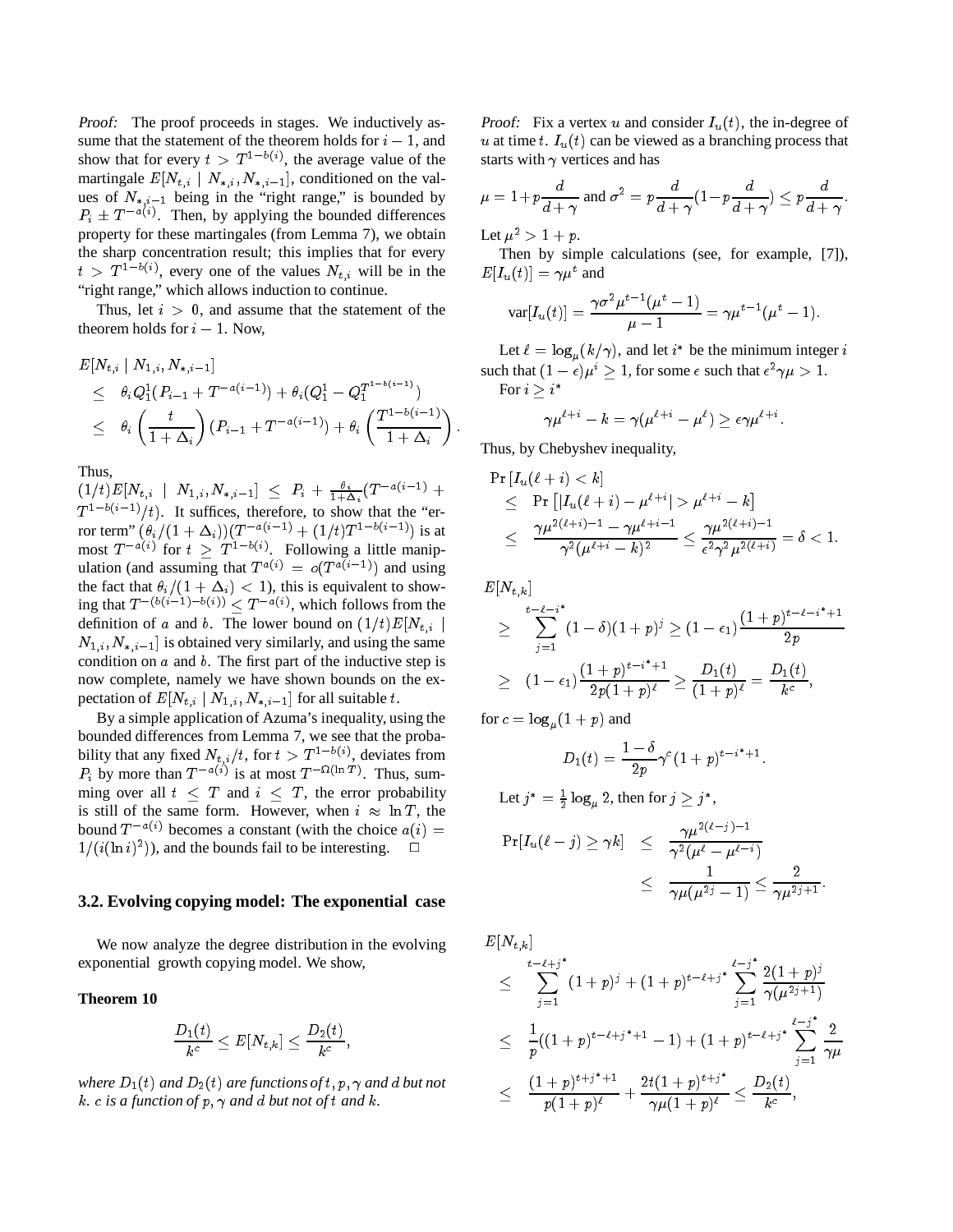where

$$
D_2(t) = \frac{\gamma^c}{p} (1+p)^{t+j^*} (1+p+\frac{2pt}{\gamma \mu}),
$$

using  $\mu^2 > 1+p$ .  $\Box$ 

This yields the corollary:

**Corollary 11** *Fort and k such that*  $\frac{D_1(t)}{k^c}$ ,  $\frac{D_2(t)}{k^c} \to \infty$ , and *for any*  $\epsilon > 0$ 

$$
\Pr\left[(1-\epsilon)\frac{D_1(t)}{k^c} \leq N_{t,k} \leq (1+\epsilon)\frac{D_2(t)}{k^c}\right] = 1-o(1).
$$

Proof: The degrees of different vertices are independent random variables. Thus,  $N_{t,k}$  is the sum of 0-1 independent random variables.  $\square$ 

### **3.3. Evolving uniform model**

Let  $v_1, v_2, \ldots$  be the vertices added at time  $t = 1, 2, \ldots$ .

**Lemma 12** For  $t' < t$ ,  $\mu = E[I_{v_{t'}}(t)] = d \ln(t/t')$  and  $\Pr[(1-\delta)\mu \leq I_{v_{\cdot t'}} \leq (1+\delta)\mu] > 1 - 2\exp(-\mu\delta^2/4)$  for *sufficiently small*  $\dot{\delta} > 0$ *.* 

Proof: The expected increase in in-degree for  $v_{t'}$  is given by  $\sum_{i=t'}^{t} d/i$ , which yields  $\mu$ . Also, using independence of the choices, the distribution is concentrated around its expectation.  $\square$ 

**Corollary 13**  $E[N_{t,k}] = O(t \exp(-k/d)).$ 

Proof: Notice that for all vertices  $v_1, \ldots, v_{t \exp(-k/d)},$ the expected degree of each of them is at least  $k$ . Hence,  $E[N_{t,k}] = t \exp(-k/d) - t \exp(-(k-1)/d)$  $O(t \exp(-k/d))$ . The degree distribution is concentrated around the mean since each of vertices has expected degree very close to mean as shown in the previous lemma.  $\Box$ 

## **4. Number of cliques**

Recall that  $K_{i,j}$  is a bipartite clique when all the ij possible edges are present. Since our random graphs are directed, we consider the situation when the edges are directed from  $i$  vertices to  $j$  vertices.

In this section, we count the number of bipartite cliques that arise in the different graph models. We also count the number of bipartite cliques in a directed version of the ACL model to show that our evolving copying model is fundamentally different from this model. Let  $K(t, i, j)$  denote the expected number of  $K_{i,j}$ 's present in the graph at time t. In many of the cases, we focus only on  $K(t, i, i)$ 's. We distinguish the evolving copying models from the other models by showing that in the copying models there are many  $(t^{\epsilon})$ large cliques, while there are only very few cliques in the uniform evolving model, and very few large cliques in the ACL model.

## **4.1. Evolving copying models**

The following theorem shows that there are many cliques in the evolving copying model with linear growth, even with constant out-degree. One can define a variant of the linear growth copying model in which the tails of edges are also chosen by copying processes; for such models, we can show that there are many copies of  $K_{i,j}$ ; we instead focus on  $K_{i,d}$ 's.

**Theorem 14** *In the linear growth copying model with constant out-degree d, for*  $i \leq \log t$ ,  $K_{t,i,d} = \Omega(t \exp(-i)).$ 

Proof: Call a vertex  $v_{\tau}$  arriving at time  $\tau \leq t$  a *leader* if at least one of its <sup>d</sup> out-links is chosen uniformly, i.e., without copying. Notice that a given node is a leader with probability  $1 - (1 - \alpha)^d$ . Call a vertex a *duplicator* if it copies all <sup>d</sup> of its out-links, and note that a node is a duplicator with probability  $(1 - \alpha)^d$ . Now, consider a leader  $v_{\tau}$ . Consider the epochs  $(\tau, 2\tau], (2\tau, 4\tau], \ldots, (t/2, t]$ . The probability that at least one vertex in the first epoch copies from  $v_\tau$  is at least  $1 - \prod_{\tau'=\tau+1}^{2\tau} (1 - 1/(\tau + \tau')) \approx 1/2$ , and likewise for subsequent epochs. Thus, the expected number of duplicators of  $v_{\tau}$  is  $\Omega(\ln(t/\tau))$ . The random variable denoting the number of duplicators of  $v<sub>\tau</sub>$  is concentrated about its mean because each epoch is an independent event with constant probability of contributing a duplicator.<sup>2</sup> Now,  $v_{\tau}$ and its duplicators form a complete bipartite subgraph.<sup>3</sup> It then follows, for  $i \leq \log t$ ,  $K_{t,i,d} = \Omega(t \exp(-i))$ .  $\Box$ 

The following theorem shows that there are a lot of cliques in the evolving copying model, the exponential growth case.

**Theorem 15** *There are constants*  $c = c(p, \mu) < 1$  *and*  $\theta = \theta(p, \mu)$  < 1*, independent of i and t, such that*  $K(t + 1, i, i) = \Omega((1 + p)^{ct}\theta^{i^2}).$ 

Proof: (Sketch) We condition on two events that hold with high probability: (1) For some constant  $b > 0$  there are at least  $b(1+p)^{t-j}$  vertices of degree at least  $\mu^{j}$  at time t; (2) For some constant  $a > 0$  there are no more than  $a(d +$  $\gamma$ ) $(1+p)^t$  edges at time t.

Let u and v be two vertices of degree at least  $\mu^{j}$  at time t. The probability that a new edge connects  $u$  to  $v$  at time  $t + 1$  is at least

$$
q = 1 - \left(1 - \frac{\gamma' p d \mu^j}{a (d + \gamma)(1 + p)^t}\right)^{\mu^j} = \theta \frac{\mu^{2j}}{(1 + p)^t}
$$

for some  $0 < \theta < 1$ .

<sup>&</sup>lt;sup>2</sup>We can attain better bounds by considering duplicators of duplicators; this formulation yields a branching process similar to the process of Section 3.2.

<sup>&</sup>lt;sup>3</sup>For  $j < d$ , we can attain better bounds for  $K_{t,i,j}$ ; for simplicity, we treat <sup>d</sup> as a constant.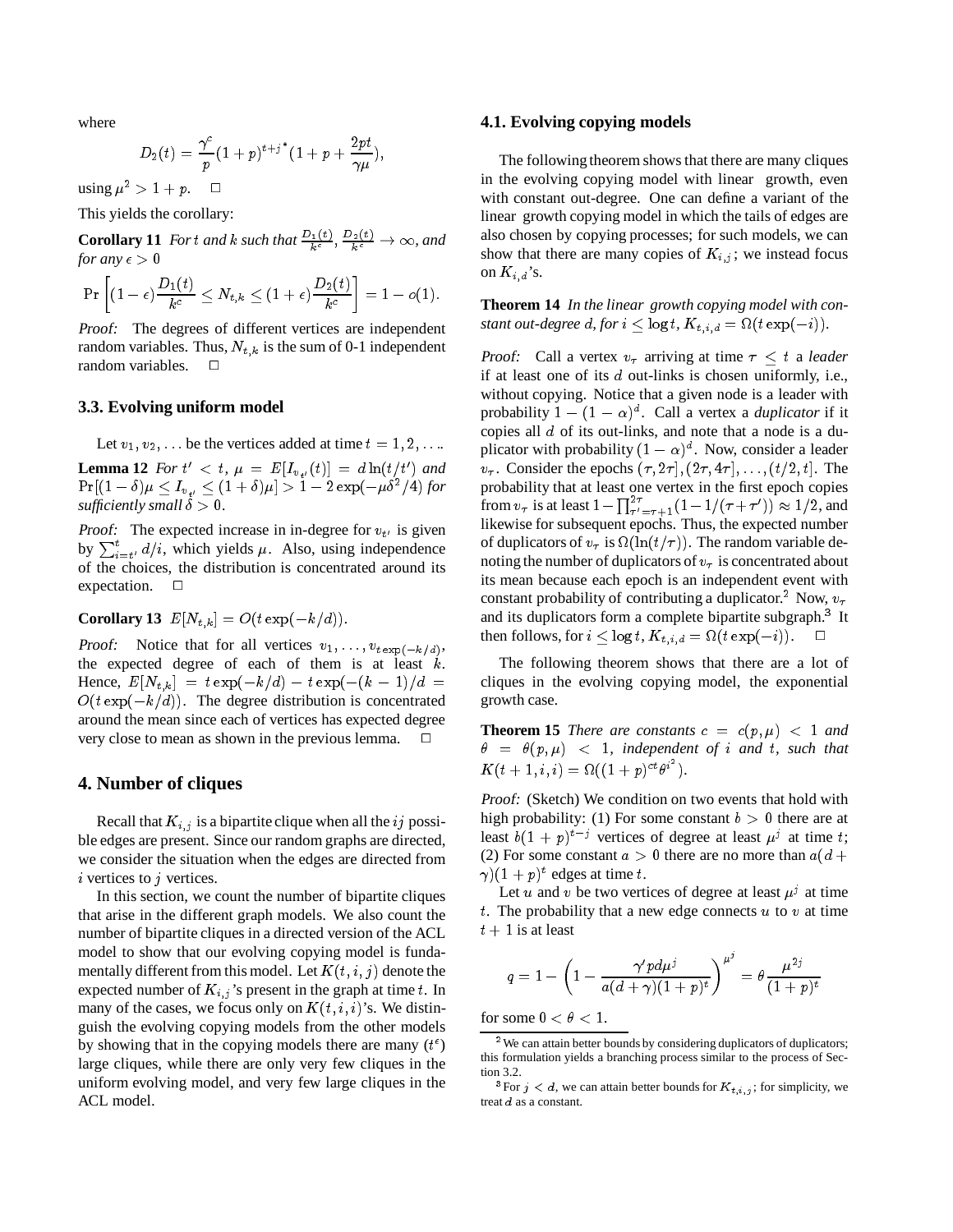Partition the set of  $b(1+p)^{t-j}$  vertices of degree  $\mu^j$  into  $r = (b/i)(1 + p)^{t-j}$  disjoint sets of i vertices each. Divide the  $r$  sets into two equal size groups  $V$  and  $W$ . The probability that a given set in  $V$  and a given set in  $W$  are connected by  $i^2$  edges at time  $t + 1$ , to complete a  $K_{i,i}$  is  $q^i$ .

To count disjoint cliques we construct up to  $r/2$  cliques; thus each set in V has at least  $r/2$  possible sets in W to choose from. Thus, the expected number of disjoint cliques is at least  $(r/2)(1 - (1 - q^{i^2})^{r/2})$ . For  $j > t(\log(1 +$  $p)/(2\log \mu)+o(1)),\,1-(1-q^{i^2})^{r/2}\geq \theta^{i^2}. \quad \ \, \Box$ 

## **4.2. Evolving uniform model**

**Theorem 16** *For*  $t > 0, i > e^2 + 1, K(t, i, i) < 2$ *.* 

**Proof:** We assume  $i \leq d$ . For the formation of a  $K_{i,i}$  from vertices  $U = \{u_1, \ldots, u_i\}$  to vertices  $V = \{v_1, \ldots, v_i\},\$ we need all of the *i* edges emanating from each  $u_j \in U$  to link into distinct members of  $V$ . For the sake of establishing an upper bound on the expected number of such cliques, we will merely insist that all of the *i* edges emanating from each  $u_i$  link into V, without insisting that they link into distinct members of V. Enumerating over all choices of  $u_i$ ,  $v_i$ , the expected number is bounded from above by

$$
\int_{u_1=i}^{\infty} \binom{u_1}{i} \left(\frac{i}{u_1}\right)^i \int_{u_2=u_1}^{\infty} \left(\frac{i}{u_2}\right)^i \cdots \int_{u_i=u_{i-1}}^{\infty} \left(\frac{i}{u_i}\right)^i.
$$

The above expression is an upper bound since we omit several  $+1$  terms (in the lower limits of the integrals, in the denominators of the probabilities, etc.) and we let the upper limits of the integrals be  $\infty$  rather than t.

We next bound  $\binom{u_1}{i}$ , the number of ways of choosing V from vertices to the left of  $u_1$  by  $(eu_1/i)^i$ , and integrate. The expectation is then bounded above by

$$
(i^{i-1}e)^i \int_{u_1=i}^{\infty} \int_{u_2=u_1}^{\infty} \left(\frac{1}{u_2}\right)^i \cdots \int_{u_i=u_{i-1}}^{\infty} \left(\frac{1}{u_i}\right)^i
$$

Integrating out, the upper bound becomes

$$
\frac{(i^{i-1}e)^i}{i!(i-1)^{i-1}(i-2)i^{i(i-2)}}\quad =\quad \frac{(e i)^i}{i!(i-2)(i-1)^{i-1}}\\ \qquad \qquad < \quad \frac{e^{2i}}{(i-2)(i-1)^{i-1}}.
$$

In particular, even for  $i = 3$ ,  $K(t, i, i) < 23$  and for  $i >$  $e^2 + 1$ , this number is under 2.  $\Box$ 

### **4.3. Cliques in the ACL model**

Let  $K(i, j)$  denote the expected number of  $K_{i,j}$ 's present in a graph. We compute  $K(i, j)$  in a directed version of the ACL model. The ACL model for given  $\alpha, \beta > 0$  is the following: assign uniform probability to all graphs with  $N(k) = \exp(\alpha)/k^{\beta}$  (self-loops are allowed), where  $N(k)$ is the number of nodes with out-degree k. Let  $G = (V, E)$ be generated according to this model. The following lemma can be proved.

**Lemma 17** *There is a constant* <sup>c</sup> *(slightly above 1) such that*  $Pr_{u,v}[(u,v) \in E] < cd_u d_v/(2E)$ *.* 

The following theorem shows that there are very few bipartite cliques in this model.

**Theorem 18** *For*  $i > 2/(\beta - 2)$ *,*  $K(i, i)$  *is constant.* 

**Proof:** Computing  $K(i, j)$  is equivalent to summing over all  $i$ -tuples and  $j$ -tuples of vertices, the probability that all the edges exist between them. Let  $d_1, d_2, \ldots, d_{i+j}$  be the degrees of vertices. Notice that the maximum degree of a vertex in their model is given by  $\exp(\alpha/\beta)$  and the probability that a vertex has degree d is given by  $\exp(\alpha)/d^{\beta}$ . Then, the expected value of  $K(i, j)$  is upper bounded by the sum

$$
\int_{d_1,\ldots,d_{i+j}}^{\exp\frac{\alpha}{\beta}} \left( \prod_{\ell=1}^{i+j} \frac{\exp(\alpha)}{d_\ell^{\beta}} \right) c^{ij} \left( \prod_{\ell=1}^i \frac{d_\ell^j}{2E} \right) \left( \prod_{\ell=1}^j \frac{d_\ell^i}{2E} \right).
$$

We restrict our attention to  $K(i, i)$ , in which case the sum is upper bounded by

$$
\frac{\exp(2i\alpha)}{(2E)^{i^2}} \int_{d_1,\ldots,d_{2i}}^{\exp{\frac{\alpha}{\beta}}} (d_1 \ldots d_{2i})^{-(\beta-i)} \n= \exp\left((2i^2+2i)\frac{\alpha}{\beta}-i^2\alpha\right).
$$

For  $i > 2/(\beta - 2)$ , this quantity is constant.  $\Box$ 

# **5. Further work**

A number of directions for further work arise. (1) Our models allow for the web graph to evolve by the addition of vertices and edges; more generally, we could study models with vertex- and edge-deletion. (2) Some of our evolving models result in directed acyclic graphs; by introducing processes for deleting and re-introducing edges, one can remedy this. What are the effects on the properties of the resulting graphs? (3) Recent heuristic calculations [1] argue that the web graph has a small diameter; on the other hand, observations by Broder *et. al.* [5] suggest that the reality is somewhat more complicated. What light can our models